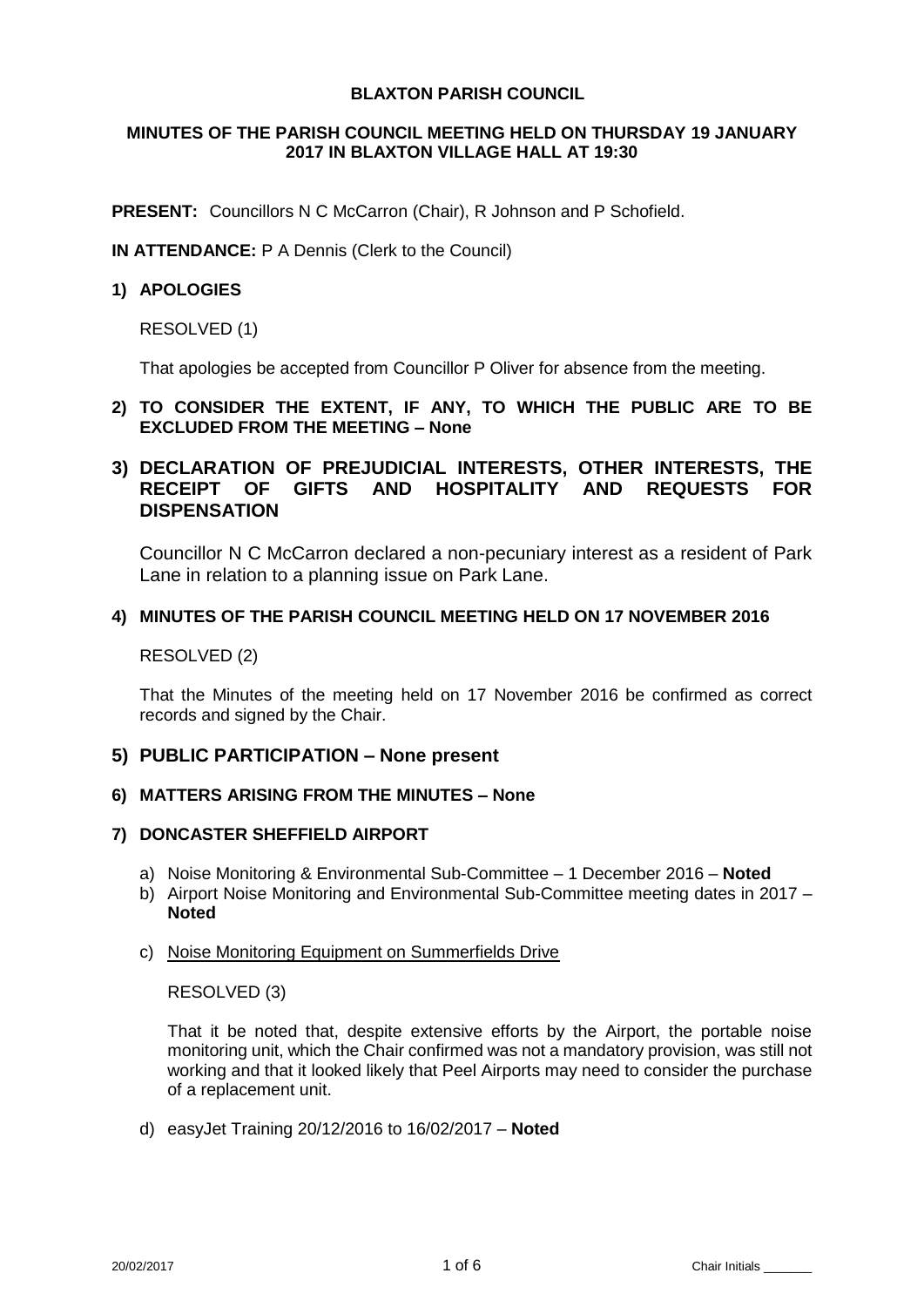# e) Airport

(i) Airport Consultative Committee Meeting 12 January 2017

The Chair reported on new flights, best passenger figures to date, increased cargo movements, runway widening to ease manoeuvring arrangements for large aircraft and heavy goods vehicles, runway resurfacing, Meet and Greet Area expansion, new disability guidelines being introduced by the Civil Aviation Authority and a consultation on the control of drones near airports.

RESOLVED (4)

That the report be noted with thanks.

(ii) Question from Councillor P Schofield

In response to a question from Councillor P Schofield the Chair confirmed that representatives from organisations who regularly do not attend Airport Committee meetings had been written to.

RESOLVED (5)

That the response be noted.

## **8) POLICING ISSUES – None**

## **9) DMBC AND EAST AREA COMMUNITIES TEAM ISSUES**

a) Blaxton Roundabout Revised Planting Scheme – Resolution 3

The Chair reported on a visit to Walkers Nurseries and a planned visit to Branton Nurseries to discuss the supply of suitable planting for Blaxton Roundabout.

RESOLVED (6)

That the report be noted.

- b) Your Views on Two Public Consultations Presentation **Noted**
- c) DMBC PCJCC Draft Minutes 9 November 2016 **Noted**
- d) Mole Hills on Highway Verges

RESOLVED (7)

That no action be taken at the present time in respect of the mole activities along roadside verges in Blaxton.

e) VAR (Voluntary Action Rotherham) Email Bulletin 40 – 6 January 2017 – **Noted**

### **10) WARD MEMBERS REPORT – None**

### **11) ACCOUNTS & FINANCIAL MATTERS**

a) Payments for authorisation in retrospect 29 December 2016

RESOLVED (8)

That the following payments be authorised in retrospect:-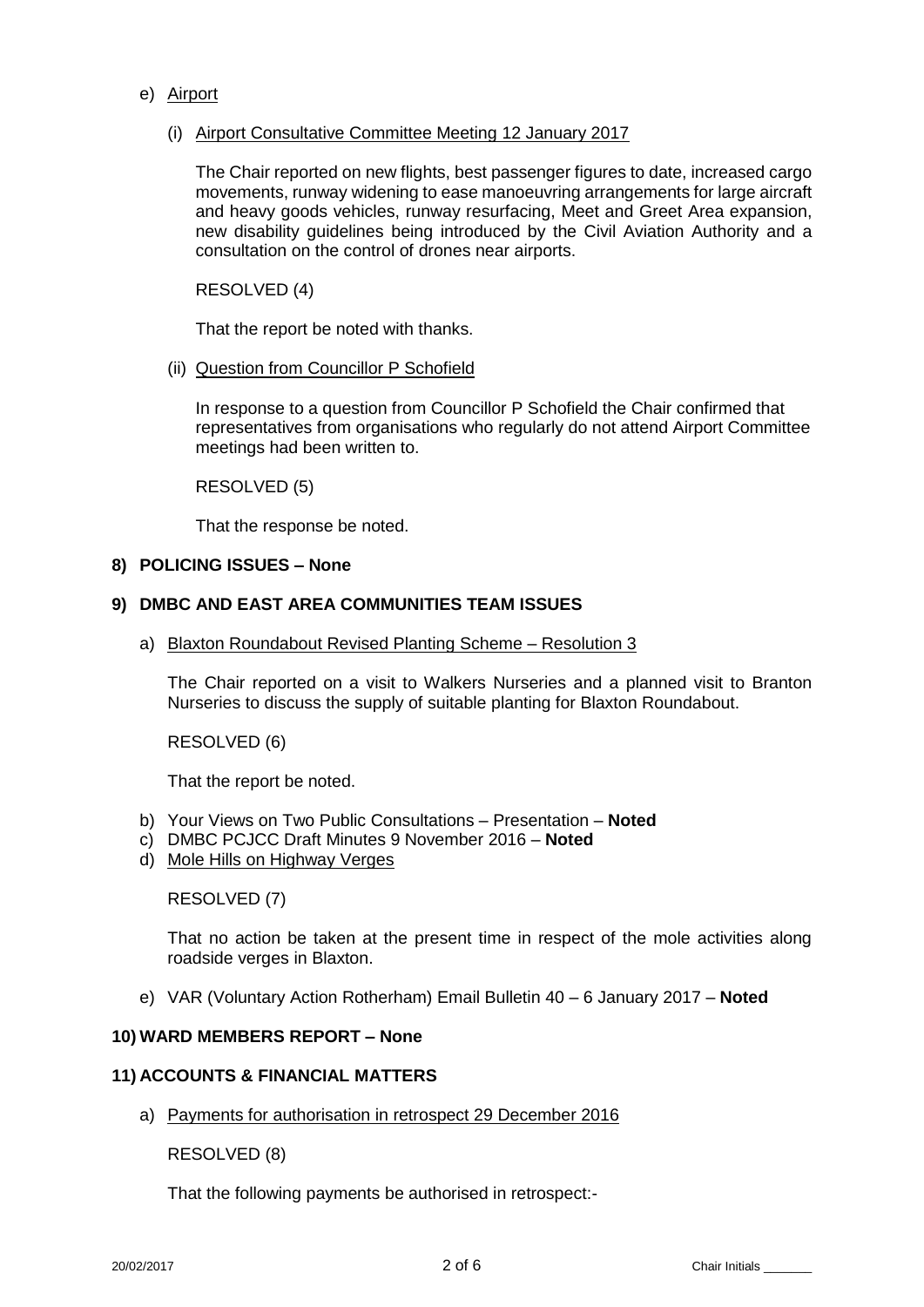| <b>Payee/Invoice No</b> | <b>Description</b>                                              | <b>Net</b> | <b>VAT</b> | <b>Total</b> |
|-------------------------|-----------------------------------------------------------------|------------|------------|--------------|
| <b>DMBC</b>             | Dog Waste Bin collections 27/06/16 -                            | 159.00     | 31.80      | 190.80       |
| 22706143                | 18/09/16 - 3 bins @ £5.30 each for 10<br>weeks (2 weeks missed) |            |            |              |
| Need A Hand             | 18/11/16 - install and remove                                   | 95.00      | 0.00       | 95.00        |
| 1759                    | Christmas Lights                                                |            |            |              |
| Need A Hand             | Replace damaged lock and hasp on                                | 20.00      | 0.00       | 20.00        |
| 1763                    | War Memorial electricity supply box<br>30/11/16                 |            |            |              |
| P A Dennis              | Salary December 2016                                            | 363.74     | 0.00       | 363.74       |
| P A Dennis              | Office, Telephone, Broadband<br>Allowance December 2016         | 23.60      | 0.00       | 23.60        |
| P A Dennis              | Reimbursement for 1&1 Website                                   | 19.99      | 4.00       | 23.99        |
| 203009441051            | Hosting costs 08/12/16 - 08/01/17                               |            |            |              |
| <b>HMRC</b>             | <b>Month 9 Contributions</b>                                    | 92.40      | 0.00       | 92.40        |
|                         |                                                                 |            | Total      | 809.53       |

# b) Payments for authorisation 19 January 2017

RESOLVED (9)

That the following payments be authorised:-

| Payee/Invoice No           | <b>Description</b>                                                 | <u>Net</u> | <u>VAT</u>   | <b>Total</b> |
|----------------------------|--------------------------------------------------------------------|------------|--------------|--------------|
| P A Dennis                 | 10 metre cable from Christmas Direct<br>for lights 29/11/16        | 13.12      | 2.62         | 15.74        |
| P A Dennis                 | Salary January 2017                                                | 363.74     | 0.00         | 363.74       |
| P A Dennis                 | Office, Telephone, Broadband<br>Allowance January 2017             | 23.60      | 0.00         | 23.60        |
| P A Dennis<br>203009655894 | Reimbursement for 1&1 Website<br>Hosting costs 08/01/17 - 08/02/17 | 19.99      | 4.00         | 23.99        |
| <b>HMRC</b>                | Month 10 Contributions                                             | 92.40      | 0.00         | 92.40        |
|                            |                                                                    |            | <b>Total</b> | 519.47       |

c) Bank Reconciliation December 2016 – **Noted and Confirmed to Bank Statements**

- d) Balances against the Budget to 13 January 2017 **Noted**
- e) YLCA Membership Fee 2017/18 **Noted**
- f) Smaller Authorities Transparency Fund

The Clerk reminded Council that grants were available to help 'smaller authorities' with a turnover of less than £25,000 meet some of the costs of complying with the requirement to publish certain information on a website.

RESOLVED (10)

That the Clerk be requested to submit a claim for grant for consideration by YLCA and NALC.

g) Review of Financial Regulations and Standing Orders

The Council was reminded of the need to review its Standing Orders and Financial Regulations Regularly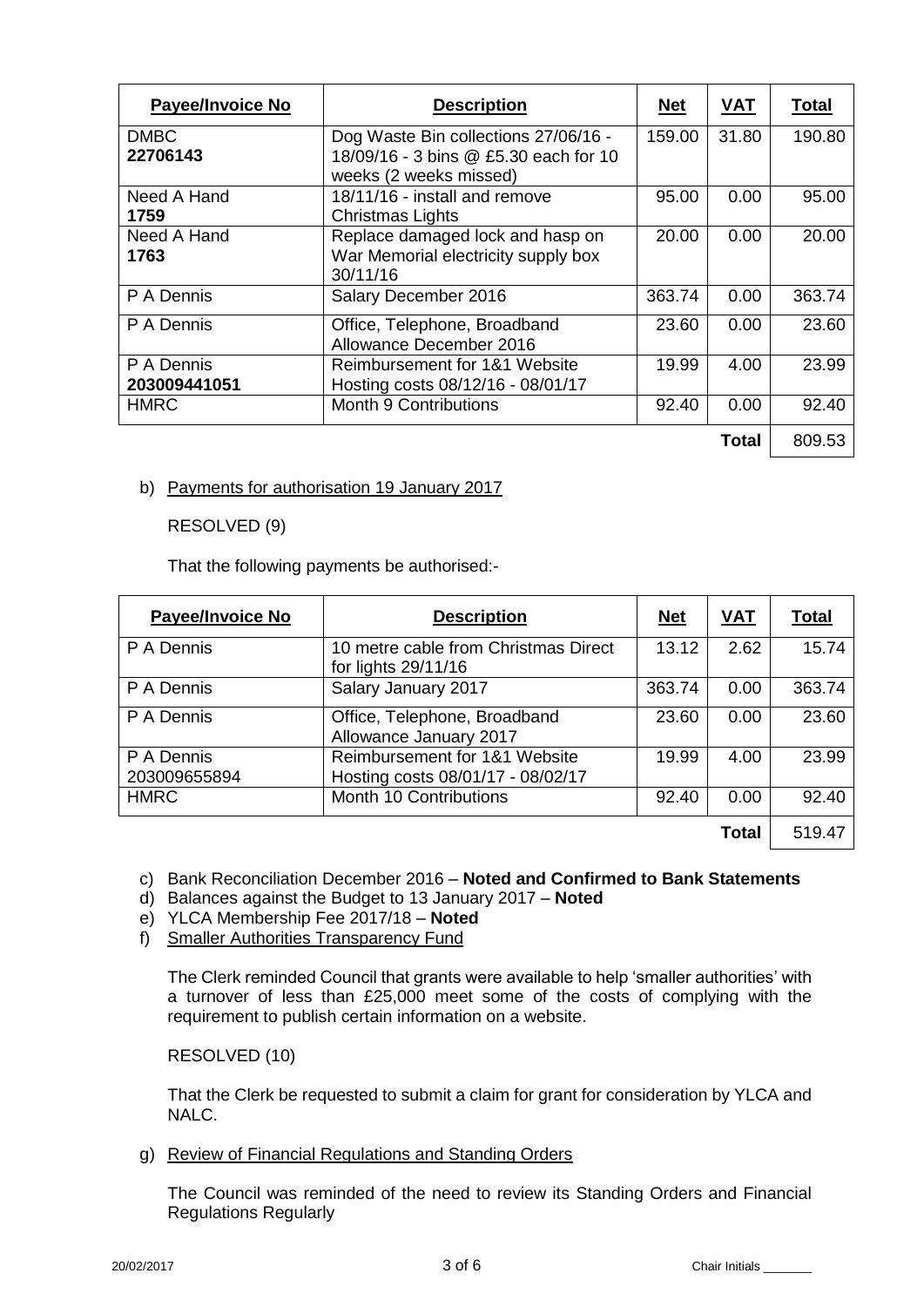# RESOLVED (11)

That the Council's Standing Orders and Financial Regulations be reviewed at the meeting to be held on 15 June 2017 and at the June meeting in each subsequent year.

h) Budget and Precept Setting 2017/18

The Council considered the Draft Budget prepared by the Clerk and a list of proposed developments.

# RESOLVED (12)

That the Initial Draft Budget document for 2017/18 and the Development Planning and Precept Setting Spread sheet be received and noted.

## RESOLVED (13)

That a total provision of £15,557 be included in the Budget for 2017/18 to enable the following developments to be undertaken during the financial year:-

- replacement fence along the Blaxton Playing Field Bank End Road boundary
- roadside seat near to the bus stop between New Street and Hillscroft Road
- resurfacing the War Memorial grounds
- three Village Entrance Signs

### RESOLVED (14)

That the Precept for 2017/18 be set at £23,351 and that DMBC be notified accordingly.

### i) External Audit Arrangements 2017/18 – 2021/22

# RESOLVED (15)

That it be noted that PKF Littlejohn LLP have been appointed External Auditors for the Parish Council for the financial year 2017/18 for five years and that further information about the audit regime would be provided in due course.

# **12) PLANNING**

- a) Draft Advice for Inclusion in Website Resolution 10 not yet produced **Noted**
- b) Planning Application 17/00020/FUL 52 Mosham Road, Blaxton, Doncaster, DN9 3AZ – Single Storey Rear Extension – **Neutral Comment – No Objections**
- c) Approved Planning Application 13/00531/TIP Bank End Quarry Inert Waste Transfer Station and Recycling Facility – **Update from Planning Enforcement on formation of Liaison Committee awaited – Noted**
- d) Submission of Nottinghamshire Minerals Local Plan **Noted**
- e) Submission of Neighbourhood Plan Proposal Regulation 16 Notification Misson Neighbourhood Plan – **Noted**
- f) Misson Springs Fracking Updates **Noted**
- g) Next Springs Road CLG meeting 9 February 2017 **Noted**
- h) Summerfields Estate Green Space **No issues**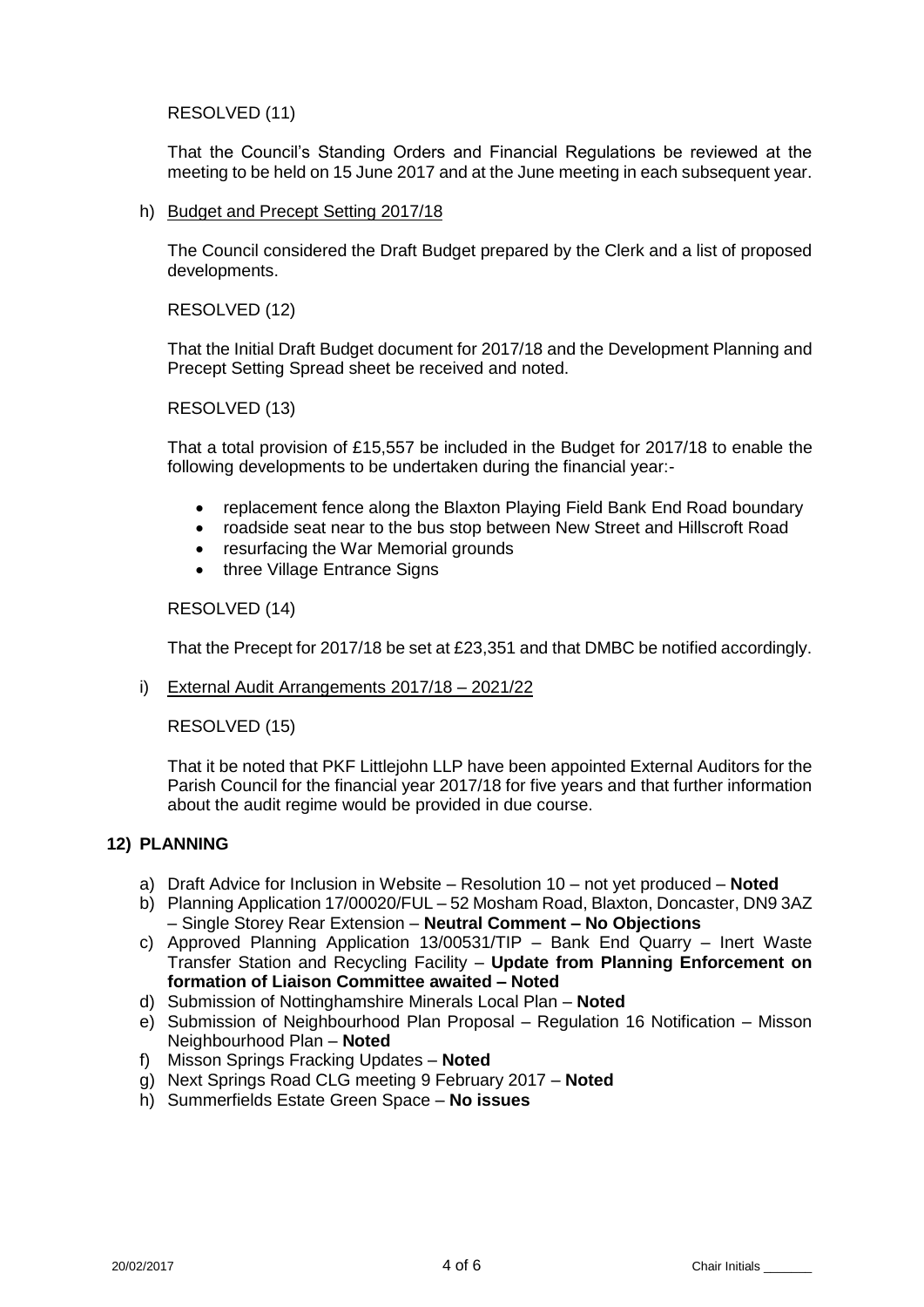## **13) CHAIR'S REPORT**

a) Size of Parish Council

A discussion took place on the possibility of requesting an increase in the Membership of the Parish Council.

RESOLVED (16)

That the Clerk be requested to ask DMBC for guidance on the process of increasing the number of Members on the Council with a view to introducing a greater variety of views and experience to the Council.

- b) Blaxton Public Footpath No. 2 possible change of use of field to accommodate cows – **Noted**
- c) Fly Tipping

The Chair reported on personal difficulties with getting DMBC to remove debris from the side of the River Torne adjacent to Thorne Road in an area used for fishing.

RESOLVED (17)

That the Clerk be requested to make the Clerk to Hatfield Town Council aware of the issue.

d) Horses

RESOLVED (18)

That, following recent reports about loose horses along roads in the area, the Clerk be requested to remind the office of Caroline Flint MP that the Parish Council had been promised an update on this issue after consideration at a meeting in Auckley which it was understood had been held earlier in January.

- e) Park Lane Update on issues relating to Planning Application 16/02002/FUL **Noted**
- f) Bank End Road Dyke

The Chair reported that the smell from the Dyke on Bank End Road at the start of Public Footpath No1 near to the entrance of Blaxton Playing Field was particularly bad.

RESOLVED (19)

That the Clerk be requested to notify DMBC about the issue of the smell from the Dyke on Bank End Road.

g) 20 MPH Speed Limits (Councillor P Schofield)

RESOLVED (20)

That the DMBC be requested to provide guidance on the introduction of 20mph areas and traffic calming measures in connection with an enquiry from a resident.